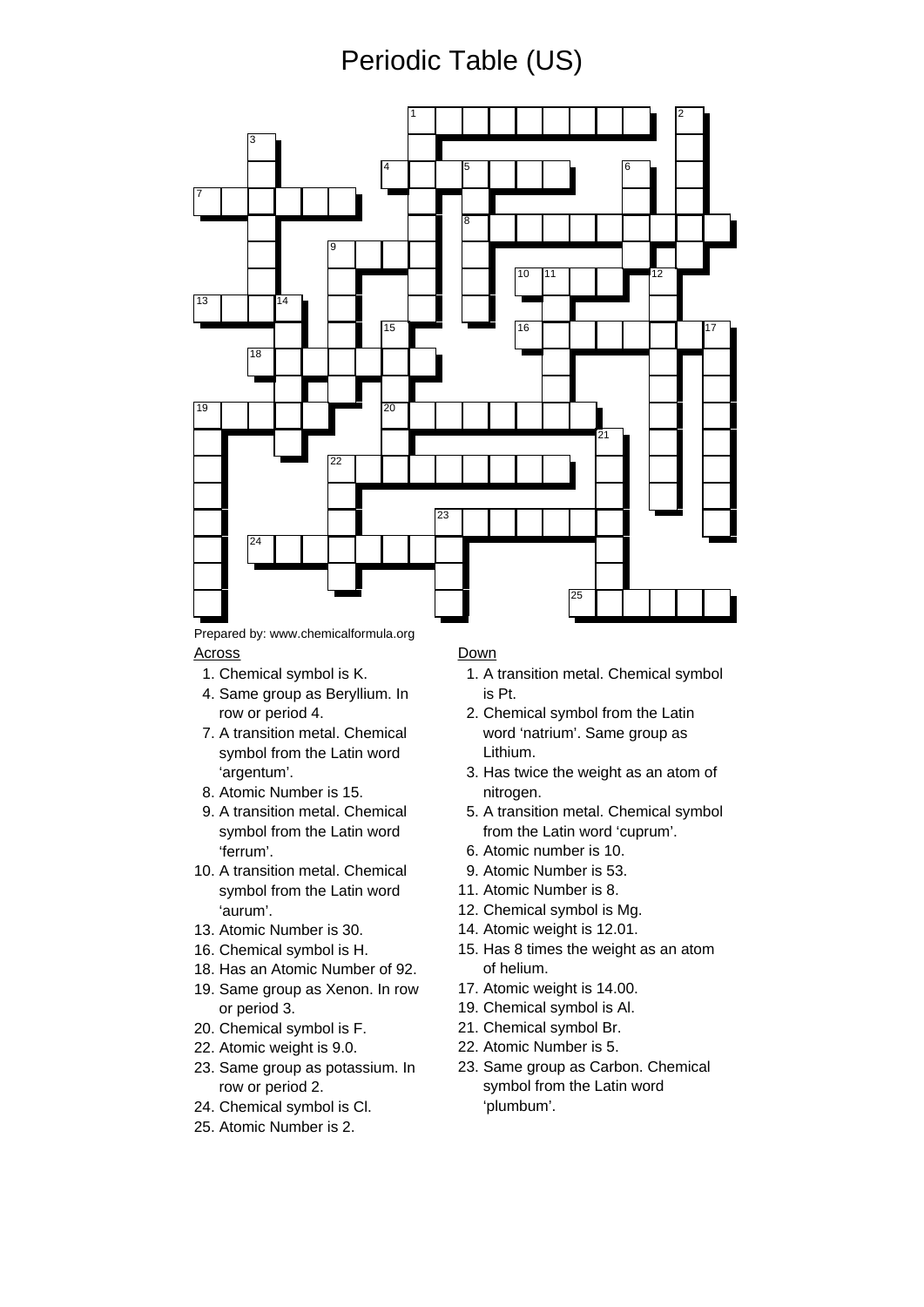# Periodic Table (US)



Prepared by: www.chemicalformula.org Across Down

- 
- 4. Same group as Beryllium. In is Pt.
- 7. A transition metal. Chemical symbol from the Latin word
- 8. Atomic Number is 15. https://www.aki.com/
- 9. A transition metal. Chemical symbol from the Latin word 'ferrum'. 6. Atomic number is 10.
- 10. A transition metal. Chemical symbol from the Latin word 'aurum'.
- 13. Atomic Number is 30.
- 16. Chemical symbol is H.
- 18. Has an Atomic Number of 92.
- 19. Same group as Xenon. In row or period 3.
- 20. Chemical symbol is F.
- 22. Atomic weight is 9.0.
- 23. Same group as potassium. In row or period 2.
- 24. Chemical symbol is Cl.
- 25. Atomic Number is 2.

- 1. Chemical symbol is K. 1. A transition metal. Chemical symbol
	- row or period 4. 2. Chemical symbol from the Latin word 'natrium'. Same group as Lithium.
	- 'argentum'. 3. Has twice the weight as an atom of
		- 5. A transition metal. Chemical symbol from the Latin word 'cuprum'.
		-
		- 9. Atomic Number is 53.
		- 11. Atomic Number is 8.
		- 12. Chemical symbol is Mg.
		- 14. Atomic weight is 12.01.
		- 15. Has 8 times the weight as an atom of helium.
		- 17. Atomic weight is 14.00.
		- 19. Chemical symbol is Al.
		- 21. Chemical symbol Br.
		- 22. Atomic Number is 5.
		- 23. Same group as Carbon. Chemical symbol from the Latin word 'plumbum'.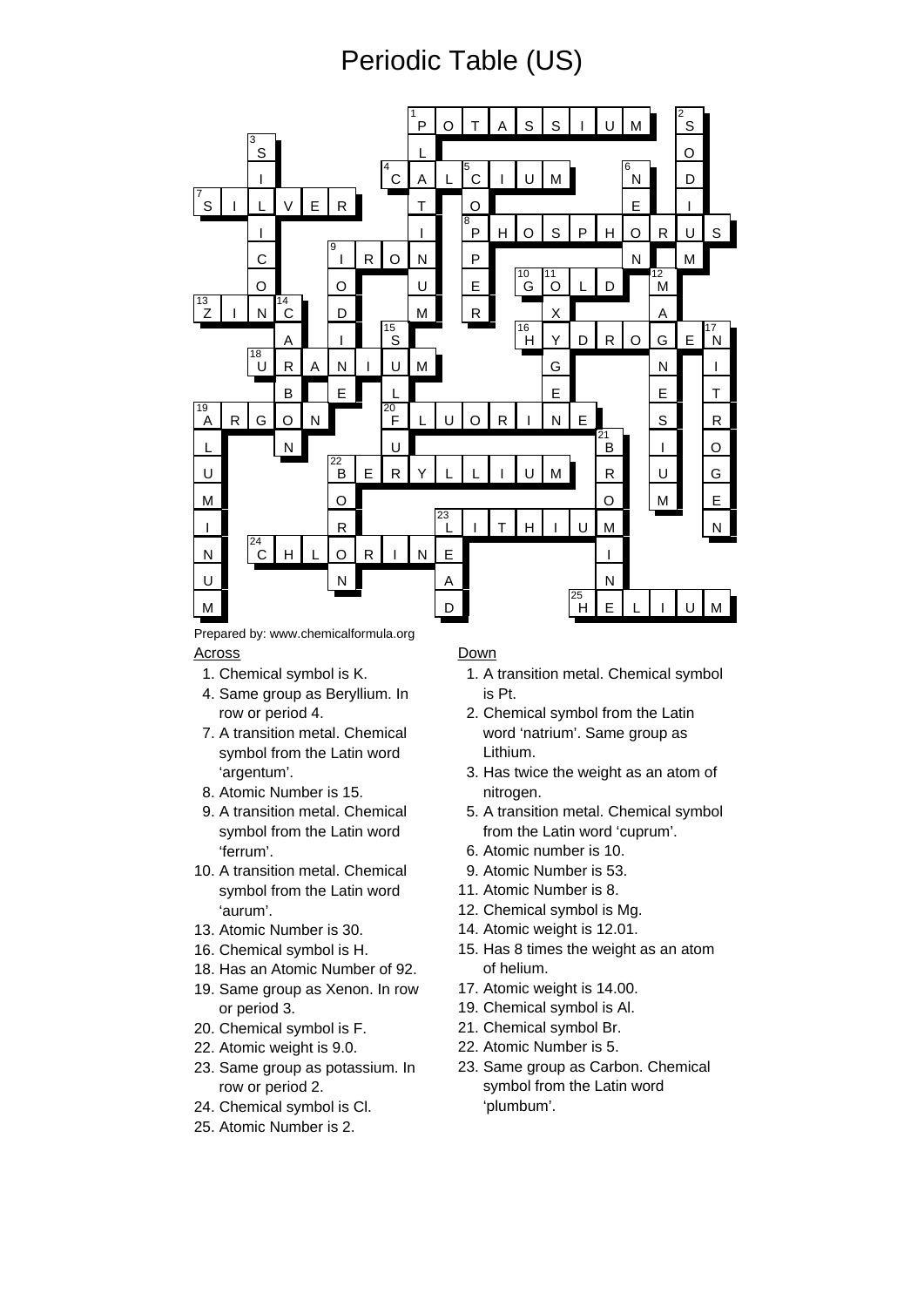

## Across Down

- 
- 
- 8. Same group as potassium. In 2. Atomic number is 10.
- 9. A transition metal. Chemical is Pt. symbol from the Latin word 'argentum'.
- 10. Chemical symbol Br.
- 13. A transition metal. Chemical Lithium. symbol from the Latin word 'aurum'.
- 14. Atomic Number is 5. 10. Atomic weight is 9.0.
- 16. Same group as Carbon. Chemical symbol from the Latin word 'plumbum'.
- 
- 23. Has an Atomic Number of 92. period 3.
- 24. Chemical symbol is H. 15. Chemical symbol is Al.
- 25. Atomic weight is 12.01.
- 26. Atomic Number is 2.
- 27. Chemical symbol is F.
- 28. Chemical symbol is K.

- 1. Chemical symbol is Cl. 1. A transition metal. Chemical symbol 5. Atomic Number is 15. from the Latin word 'cuprum'.
	-
	- row or period 2.  $\qquad \qquad$  3. A transition metal. Chemical symbol
		- 4. Atomic Number is 53.
		- 6. Chemical symbol from the Latin word 'natrium'. Same group as
		- 7. Has 8 times the weight as an atom of helium.
		-
		- 11. A transition metal. Chemical symbol from the Latin word 'ferrum'.
- 19. Atomic weight is 14.00. 12. Same group as Xenon. In row or
	-
	- 17. Has twice the weight as an atom of nitrogen.
	- 18. Chemical symbol is Mg.
	- 20. Atomic Number is 8.
	- 21. Same group as Beryllium. In row or period 4.
	- 22. Atomic Number is 30.